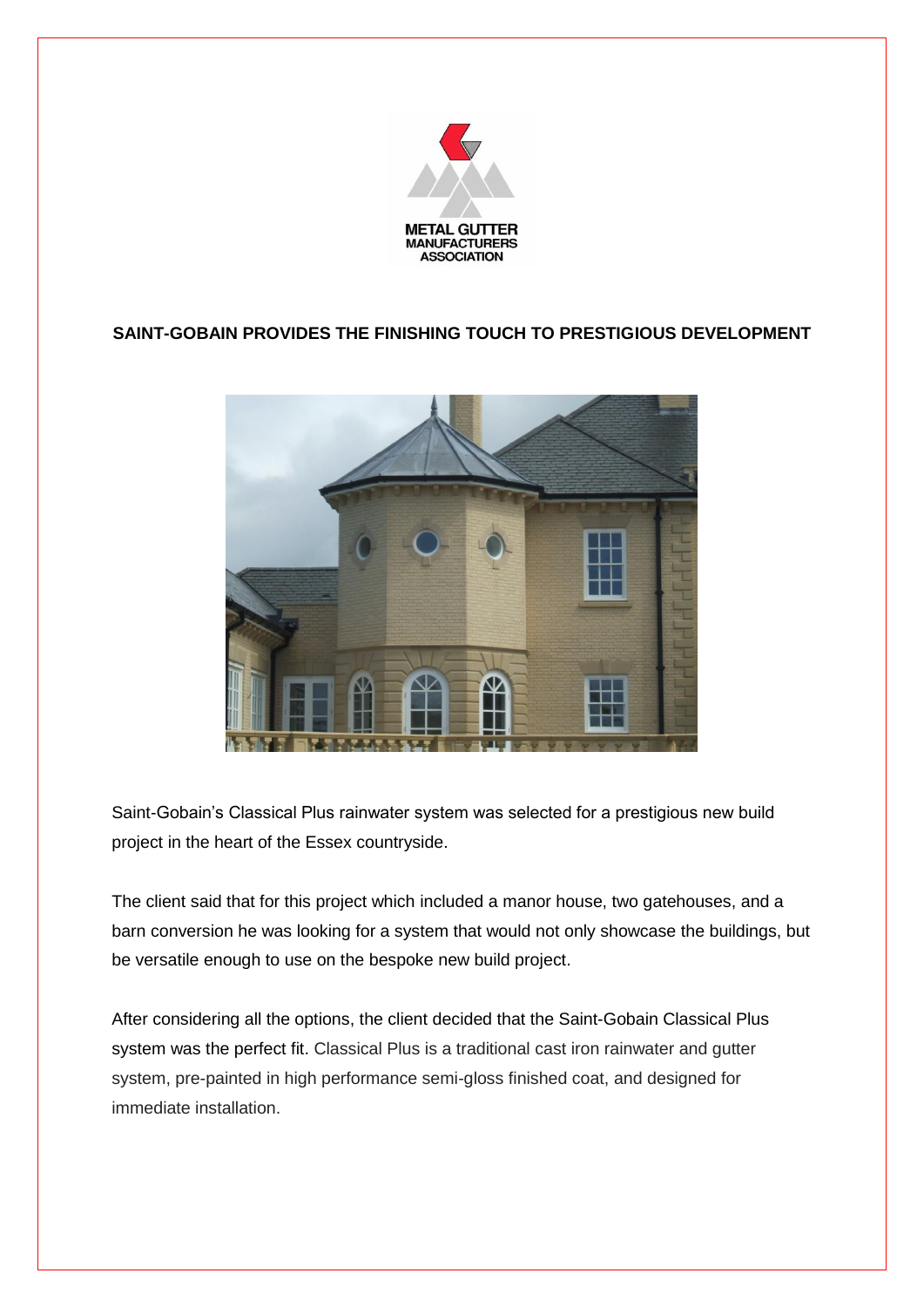The client also took advantage of the Saint-Gobain take-off and scheduling service providing him with a complete set of drawings with product codes added as well as a fully priced schedule for the items required; a service which he was very pleased to find out was supplied without charge.



Cast iron has a proven long life span and it is not uncommon for it to exceed 100 years. Cast iron is also the sustainable choice; it uses 97 percent recycled material in the manufacture of gutters and rainwater systems, which in turn are 100 percent recyclable at the end of life. This eliminates unnecessary replacement and waste by not adding to landfill.